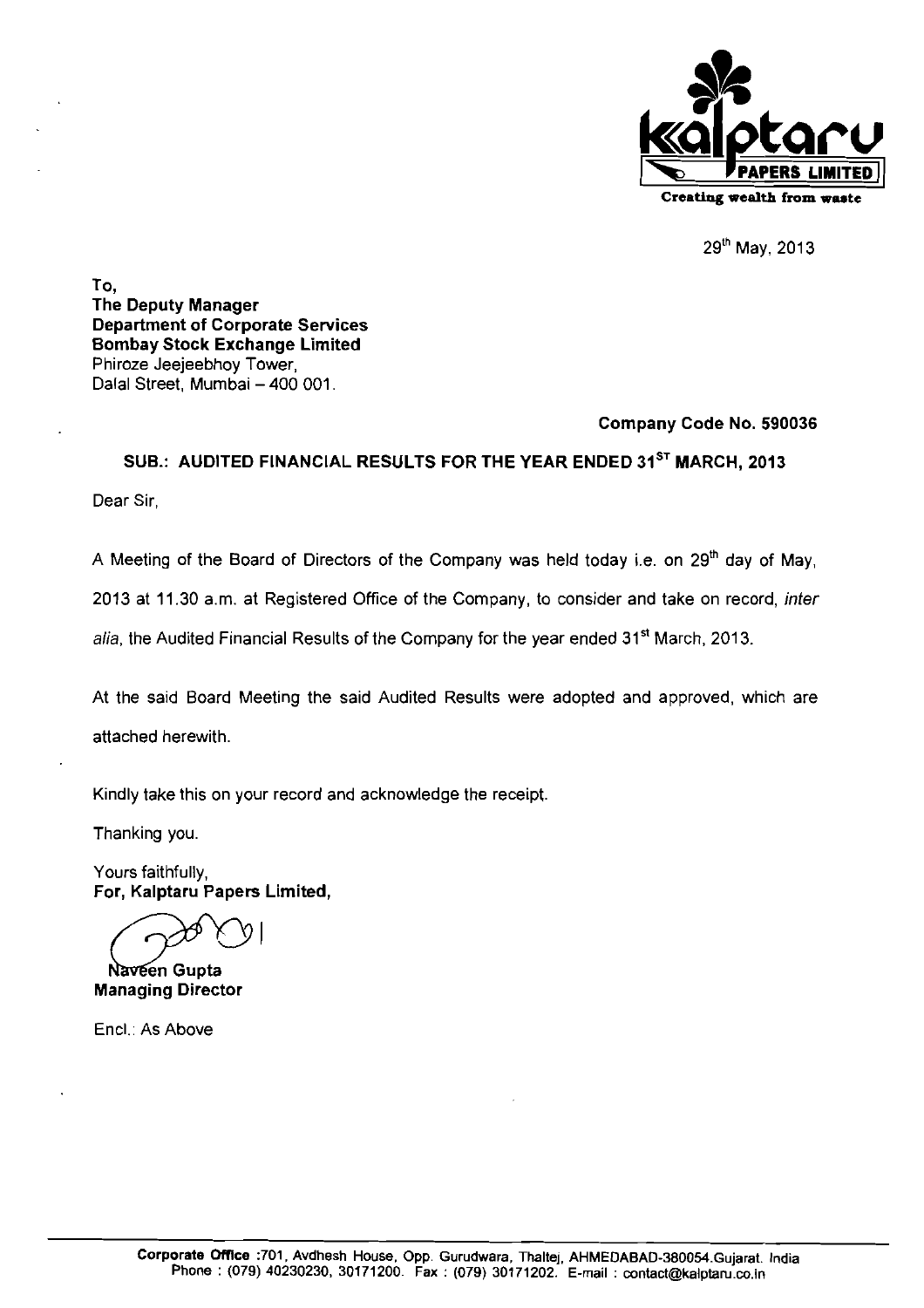

# **AUDITED FINANCIAL RESULTS FOR THE YEAR ENDED ON 31st MARCH, 2013**

|              |                                                      |                       |                     |                      |              | (Rs. In Lacs)          |
|--------------|------------------------------------------------------|-----------------------|---------------------|----------------------|--------------|------------------------|
|              |                                                      |                       |                     |                      | Year to date |                        |
|              |                                                      |                       | Preciding 3         | Corresponding        | figures for  | Year to date           |
| Sr.          |                                                      | <b>3 Months ended</b> | <b>Months ended</b> | <b>3 Monts ended</b> | Current      | figures for            |
| No           | <b>PARTICULARS</b>                                   | on                    | on                  | on                   | Period       | <b>Previous Period</b> |
|              |                                                      | 31-03-2013            | 31-12-2012          | 31-03-2012           | 31-03-2013   | 31-03-2012             |
|              |                                                      | (Audited)             | (Unaudited)         | (Audited)            | (Audited)    | (Audited)              |
| 1            | Income from operations                               |                       |                     |                      |              |                        |
|              | a) Net Sales/Income From Operations (Net of          |                       |                     |                      |              |                        |
|              | excise duty)                                         | 2,176.86              | 2,191.19            | 5,687.91             | 7.588.19     | 9,955.97               |
|              | b) Other Operating Income                            |                       |                     |                      |              |                        |
|              | <b>Total Income from operations (Net)</b>            | 2,176.86              | 2,191.19            | 5,687.91             | 7,588.19     | 9,955.97               |
| $\mathbf{2}$ | <b>Expenses</b>                                      |                       |                     |                      |              |                        |
|              | a) Cost of materials consumed                        | 658.68                | 692.85              | 871.24               | 2,808.48     | 2.924.34               |
|              | b) Purchases of stock-in-trade                       | 873.26                | 905.19              | 3,984.89             | 2,389.70     | 4.563.15               |
|              | c) Changes in inventories of finished goods, work    |                       |                     |                      |              |                        |
|              | in-progress and stock-in-trade                       | 34.96                 | (35.84)             | (24.24)              | 40.12        | (54.66)                |
|              | d) Employee benefits expense                         | 58.50                 | 57.09               | 42.17                | 224.87       | 226.35                 |
|              | e) Depreciation and amortisation expense             | 62.55                 | 65.29               | 64.07                | 257 25       | 257.97                 |
|              | f) Other expenses(Any item exceeding 10% of          |                       |                     |                      |              |                        |
|              | the total expenses relating to continuing            |                       |                     |                      |              |                        |
|              | operations to be shown separately)                   | 417.72                | 422.22              | 664.26               | 1,622.69     | 1,723.04               |
|              | <b>Total Expenses</b>                                | 2,105.67              | 2,106.80            | 5,602.38             | 7,343.11     | 9,640.19               |
| $\mathbf{3}$ | Profit / (Loss) from operations before other         |                       |                     |                      |              |                        |
|              | income, finance costs and exceptional items          |                       |                     |                      |              |                        |
|              | $(1-2)$                                              | 71.19                 | 84.40               | 85.54                | 245.09       | 315.77                 |
| 4            | Other Income                                         | 7.42                  | 0.32                | 27.37                | 8.43         | 43.11                  |
| 5            | Profit / (Loss) from ordinary activities before      |                       |                     |                      |              |                        |
|              | finance costs and exceptional items $(3 + 4)$        | 78.61                 | 84.71               | 112.90               | 253.52       | 358.89                 |
| 6            | Finance costs                                        | 93.99                 | 125.55              | 97.95                | 399.62       | 389.87                 |
|              | Profit / (Loss) from ordinary activities after       |                       |                     |                      |              |                        |
|              | finance costs but before exceptional items (5)       |                       |                     |                      |              |                        |
|              | $+6$                                                 | $-15.38$              | $-40.84$            | 14.95                | $-146.10$    | $-30.98$               |
| 8            | <b>Exceptional Items</b>                             |                       |                     |                      |              |                        |
| 9.           | Profit / (Loss) from ordinary activities before      |                       |                     |                      |              |                        |
|              | $u \times (7 + 8)$                                   | دی. یا ۱۰             | -40.84              | 14.95                | $-146.10$    | $-30.98$               |
|              | 10 Tax expense                                       | 2.46                  | $-32.19$            | $-20.57$             | $-36.86$     | $-7.68$                |
|              | 11 Net Profit (+)/ Loss (-) from Ordinary Activities |                       |                     |                      |              |                        |
|              | after tax (9-10)                                     | $-17.84$              | $-8.65$             | 35.53                | $-109.25$    | $-23.30$               |
| 12           | Extraordinary items (net of tax expense)             |                       |                     | 1.94                 |              |                        |
| 13           | Net Profit (+)/ Loss (-) for the period (11-12)      | $-17.84$              | $-8.65$             | 33.59                | $-109.25$    | $-23.30$               |
| 14           | Share of profit / (loss) of associates               |                       |                     |                      |              |                        |
|              | 15 Minority interest                                 |                       |                     |                      |              |                        |
|              | 16 Net Profit / (Loss) after taxes, minority         |                       |                     |                      |              |                        |
|              | interest and share of profit / (loss) of             |                       |                     |                      |              |                        |
|              | associates $(13 + 14 + 15)$                          | $-17.84$              | $-8.65$             | 33.59                | $-109.25$    | $-23.30$               |
|              | 17 Paid-up equity share capital                      |                       |                     |                      |              |                        |
|              | (Face Value of Rs. 10/- each per equity Share)       | 446.81                | 446.81              | 446.81               | 446.81       | 446.81                 |
|              | 18 Reserve excluding Revaluation Reserves as per     |                       |                     |                      |              |                        |
|              | balance sheet of previous accounting year            |                       |                     |                      |              | 696.97                 |
|              |                                                      |                       |                     |                      |              |                        |
|              | 19 i Earning per share (before extraordinary         |                       |                     |                      |              |                        |
|              | items) (of Rs. 10/- each) (not annualised):          |                       |                     |                      |              |                        |
|              | a) Basic                                             | $-0.40$               | $-0.19$             | 0.80                 | $-2.45$      | $-0.52$                |
|              | b) Diluted                                           | $-0.40$               | $-0.19$             | 0.80                 | $-2.45$      | $-0.52$                |
|              | 19 ii Earning per share (after extraordinary items)  |                       |                     |                      |              |                        |
|              | (of Rs. 10/- each) (not annualised):                 |                       |                     |                      |              |                        |
|              | a) Basic                                             | -0.40                 | $-0.19$             | 0.75                 | $-2.45$      | $-0.52$                |
|              | b) Diluted                                           | -०.४०१                | $-0.19$             | 0.75                 | $-2.45$      | $-0.52$                |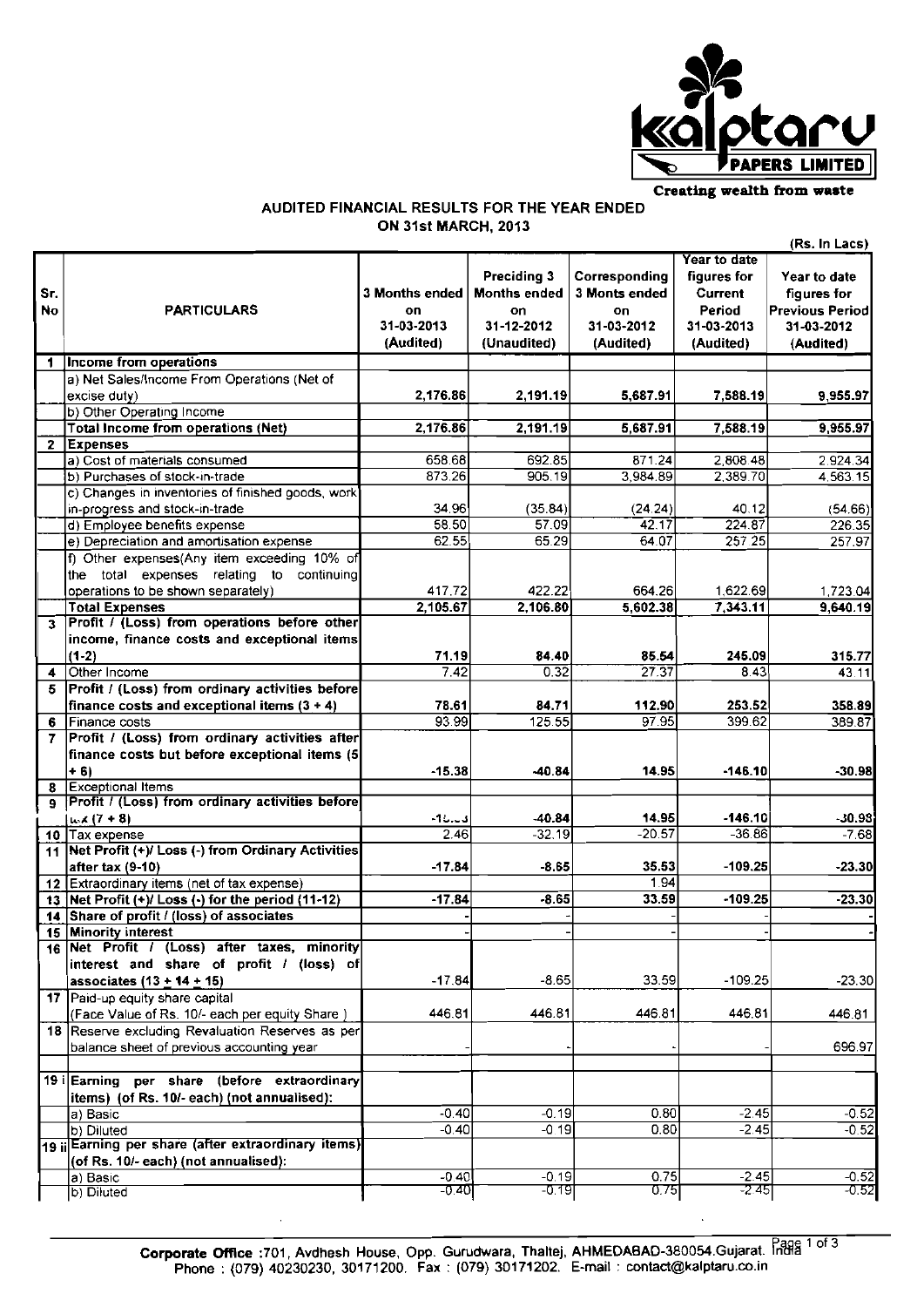

## **Creating wealth** from **wute**

|    | <b>PARTICULARS OF SHAREHOLDING</b>                            |         |         |            |                          |         |
|----|---------------------------------------------------------------|---------|---------|------------|--------------------------|---------|
| 1. | Public Shareholding                                           |         |         |            |                          |         |
|    | - Number of Equity Shares                                     | 1812434 | 1812434 | 1812812    | 1812434                  | 1812434 |
|    | - Percentage of Shareholding                                  | 40.56%  | 40.56%  | 40.57%     | 40.56%                   | 40.56%  |
|    |                                                               |         |         |            |                          |         |
|    | Promoters and promoter group Shareholding                     |         |         |            |                          |         |
|    | a) Pledged/Encumbured                                         | Nil     | Nil     | Nil        | Nil                      | Nil     |
|    | - Number of Equity Shares                                     | Nil     | Nil     | Nil        | Nil                      | Nil     |
|    | - Percentage of Shares (as a % of the total                   |         |         |            |                          |         |
|    | shareholding of promoter & promoter group)                    | Nil     | Nil     | Nil        | Nil                      | Nil     |
|    | - Percentage of Shares (as a % of the total                   |         |         |            |                          |         |
|    | share capital of the company)                                 | Nil     | Nil     | <b>Nil</b> | Nil                      | Nil     |
|    | b) Non-encumbured                                             |         |         |            |                          |         |
|    | - Number of Equity Shares                                     | 2655686 | 2655686 | 2655308    | 2655686                  | 2655686 |
|    | - Percentage of Shares (as a % of the total                   |         |         |            |                          |         |
|    | shareholding of promoter & promoter group)                    | 100.00% | 100.00% | 100.00%    | 100.00%                  | 100.00% |
|    | - Percentage of Shares (as a % of the total                   |         |         |            |                          |         |
|    | share capital of the company)                                 | 59.44%  | 59.44%  | 59.43%     | 59.44%I                  | 59.44%  |
| в  | <b>INVESTOR COMPLAINTS</b>                                    |         |         |            | 3 months ended 31.3.2013 |         |
|    | Pending at the beginning of the quarter                       |         |         | <b>NIL</b> |                          |         |
|    | Received during the quarter<br>Disposed of during the quarter |         |         | NIL        |                          |         |
|    |                                                               |         |         | <b>NIL</b> |                          |         |
|    | Remaining unresolved at the end of the quarter                |         |         | <b>NIL</b> |                          |         |
|    |                                                               |         |         |            |                          |         |

### Statement of Assets *8* Liabilities

|     | <b>Particulars</b>                          | As at Current year ended | As at previous year ended |
|-----|---------------------------------------------|--------------------------|---------------------------|
|     |                                             | 31/03/2013               | 31/03/2012                |
| A   | <b>EQUITY AND LIABILITIES</b>               |                          |                           |
|     | 1 Shareholders' funds                       |                          |                           |
|     | (a) Share capital                           | 44.681.200.00            | 44,681,200.00             |
|     | (b) Reserves and surplus                    | 58.772.288.26            | 69,697,060.39             |
|     | (c) Money received against share warrants   |                          |                           |
|     | Sub-total - Shareholders' funds             | 103,453,488.26           | 114,378,260.39            |
|     | 2 Share application money pending allotment |                          |                           |
|     | 3 Minority interest                         |                          |                           |
|     | 4 Non-current liabilities                   |                          |                           |
|     | (a) Long-term borrowings                    | 298.539.898.06           | 195,346,892.57            |
|     | (b) Deferred tax liabilities (net)          | 31,584,605.39            | 35,270,143.00             |
|     | (c) Other long-term liabilities             | 57,845,403.00            | 58,709,474.00             |
|     | (d) Long-term provisions                    | 1.058.475.00             | 1,175,000.00              |
|     | Sub-total - Non-current liabilities         | 389,028,381.45           | 290,501,509.57            |
|     | <b>5</b> Current liabilities                |                          |                           |
|     | (a) Short-term borrowings                   | 97,406,798.93            | 101,739,205.11            |
|     | (b) Trade payables                          | 42,531,032.61            | 48,187,261.66             |
|     | (c) Other current liabilities               | 47,272,570.29            | 90.714.922.21             |
|     | (d) Short-term provisions                   | 2,946,945.00             | 3,570,539.00              |
|     | <b>Sub-total - Current liabilities</b>      | 190.157,346.83           | 244,211,927.98            |
|     | TOTAL - EQUITY AND LIABILITIES              | 682.639.216.54           | 649.091.697.94            |
| lB. | <b>ASSETS</b>                               |                          |                           |
|     | Non-current assets                          |                          |                           |
|     | (a) Fixed assets                            | 460,662,383.02           | 455,418,780.54            |
|     | (b) Goodwill on consolidation               |                          |                           |
|     | (c) Non-current investments                 | 46.000.00                | 46,000.00                 |
|     | (d) Deferred tax assets (net)               |                          |                           |
|     | (e) Long-term loans and advances            | 3,552,886.88             | 4.266.159.88              |
|     | (f) Other non-current assets                | 23.719.989.50            | 23.720.483.57             |
|     | Sub-total - Non-current assets              | 487.981.259.40           | 483.451.423.99            |

ä,